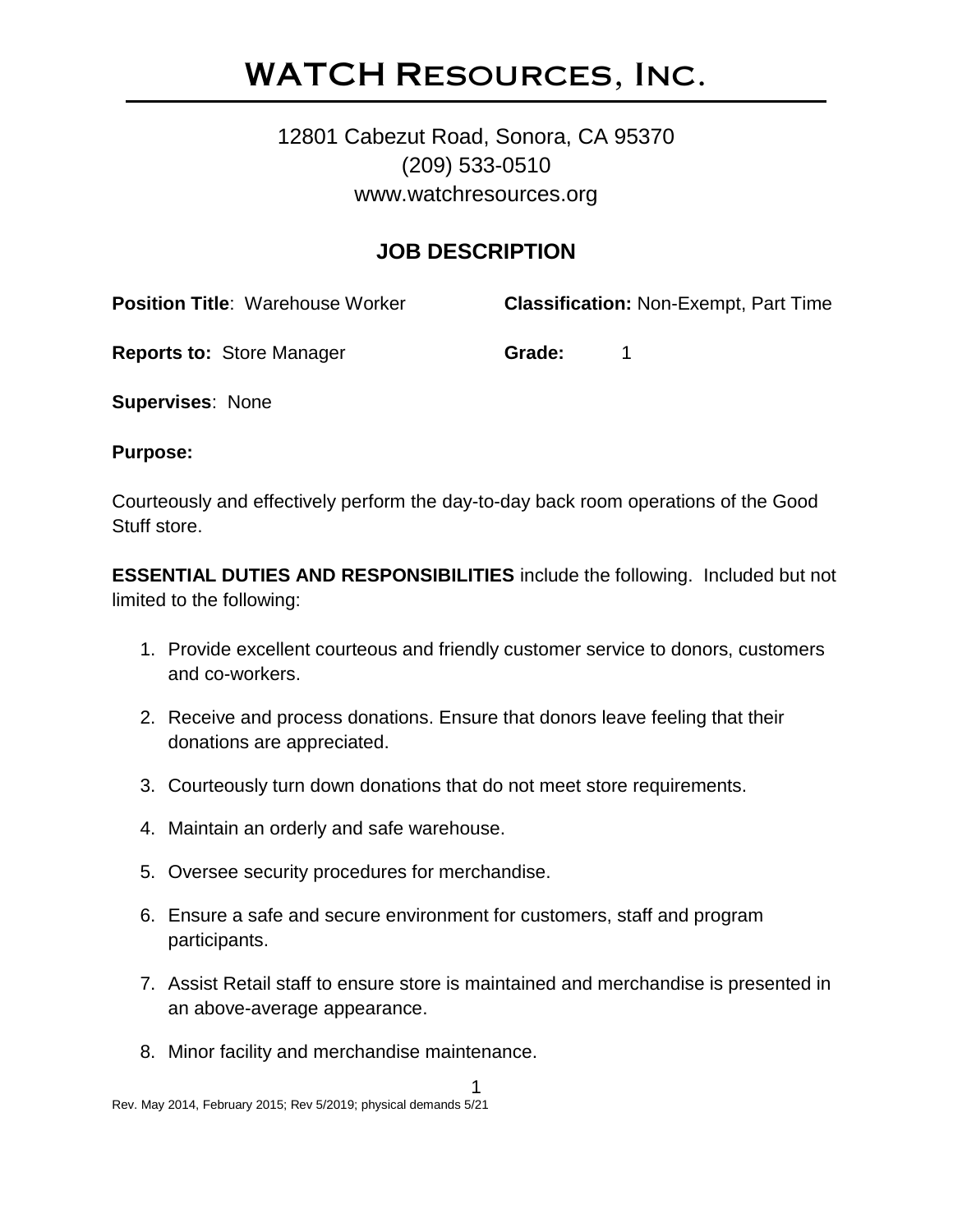- 9. Ability to work flexible hours. Scheduled work hours will be determined by the Store Manager and the needs of Good Stuff.
- 10.Use company vehicles to pick-up donations.

Attend staff meetings, educational training's, and other job-related meetings as requested.

**Qualification Requirements:** To perform this job successfully, an individual must be able to perform each essential duty satisfactorily and be committed to the Mission of WATCH Resources, Inc. and to the mission of Good Stuff. The requirements listed below are representative of the knowledge, skill and/or ability required. Reasonable accommodations may be made to enable an individual with disabilities to perform the essential functions in accordance with the Americans with Disabilities Act (ADA), 1991.

A. Education and/or Experience:

1. High school diploma or GED required.

- B. Working Knowledge of:
	- 1. Courteous and friendly customer service
	- 2. Disabilities and related characteristics of individuals, served by the agency, to deal positively and creatively with intellectually disabled adults preferred.
	- 3. Effective interpersonal communication skills.
	- 4. Knowledge of pricing and identification of merchandise sold in the store.
- C. Language Skills:
	- 1. Ability to communicate verbally and in writing.
	- 2. Effectively be able to present information and respond to questions from volunteers, customers, co-workers, program participants, and the general public.
- D. Reasoning Abilities:
	- 1. Ability to communicate effectively, establish and maintain professional, cooperative relationships with co-workers, area resale businesses, and related community agencies that promote local business opportunities and growth.
	- 2. Interpret and follow a variety of instructions provided verbally, written in diagram or schedule form.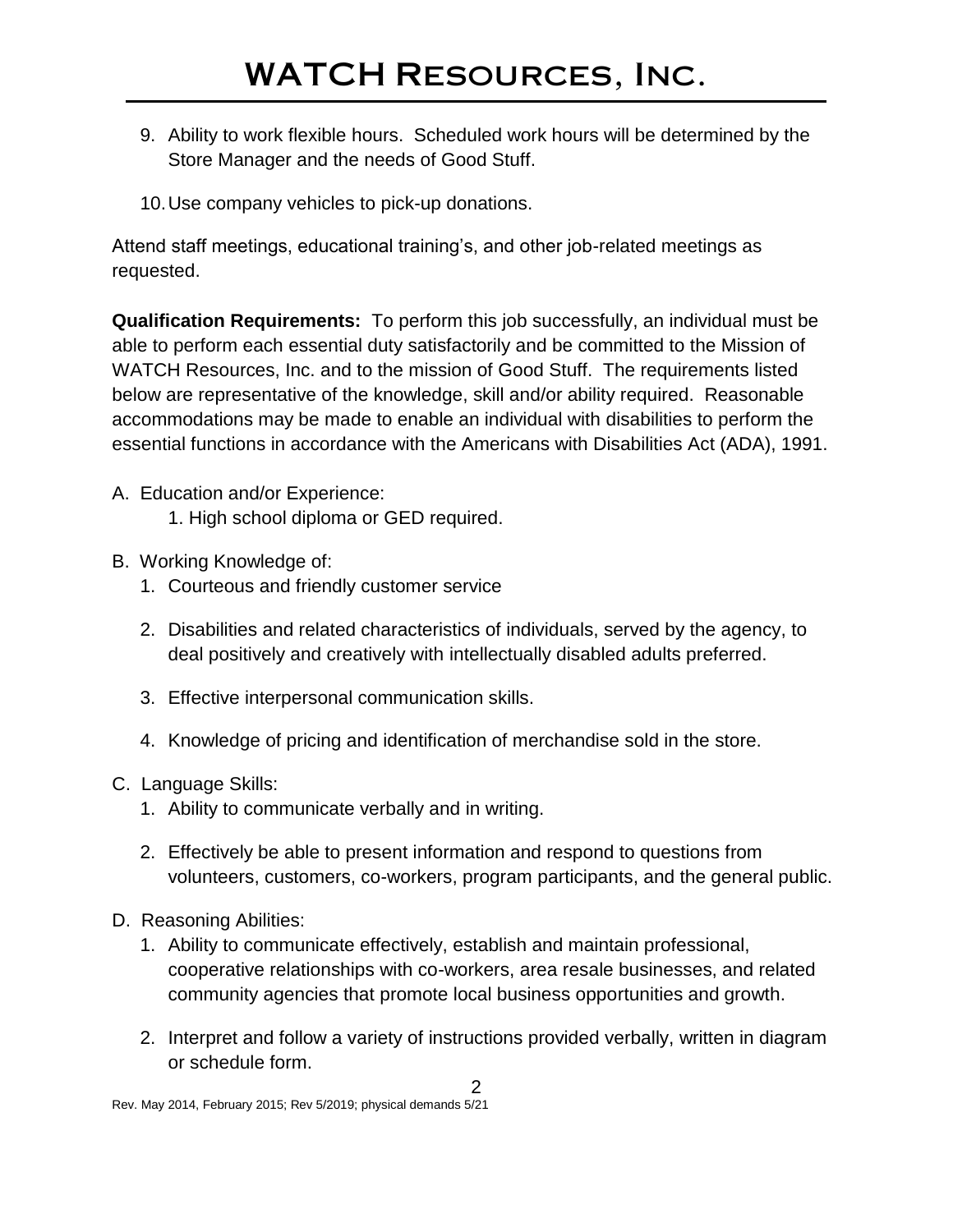# WATCH Resources, Inc.

- 3. Ability to solve practical problems and use available resources.
- 4. Ability to make effective and timely decisions.
- 5. Ability to work with instructional staff and adults with intellectual disabilities.
- E. Certificates, Licenses, Registrations:
	- 1. Possession of a valid California Motor Vehicle Operators License and a clear driving record, determined by a Department of Motor Vehicles record.
	- 2. Health screening including a drug and alcohol screening and TB test performed by a physician verifying ability to complete job duties and confirming the absence of contagious disease.
	- 3. Department of Justice and Federal Bureau of Investigation criminal record clearance.
	- 4. Possession of or the ability to acquire a Red Cross First Aid and CPR Certificate.

**Physical Demands and Working Conditions:** The physical demands described here are representative of those that must be met by an employee to successfully perform the essential functions of this position. Reasonable accommodation may be made to enable individuals with disabilities to perform the essential functions.

**Constantly (over 66%)** Standing, walking, crawling, bending over, reaching overhead, balancing, pushing/pulling, repetitive hand use, firm grasping

**Frequently (34-66%)** lifting 20-over 50#, skin/hands in water, exposure to chemicals.

**Occasionally (1%-33%)** sitting, and utilizing foot controls.

#### **Hazards, Working Conditions, Equipment Used:**

Working Conditions include: High Noise Levels, Walking on Uneven Ground

Possible Exposures include: Dust, Gas, Fumes, Hazardous Materials, Marked Changes in Temperature

Equipment Used:

- Driving Vehicles/Equipment
	- i. Must be able to drive to and attend events and meetings.